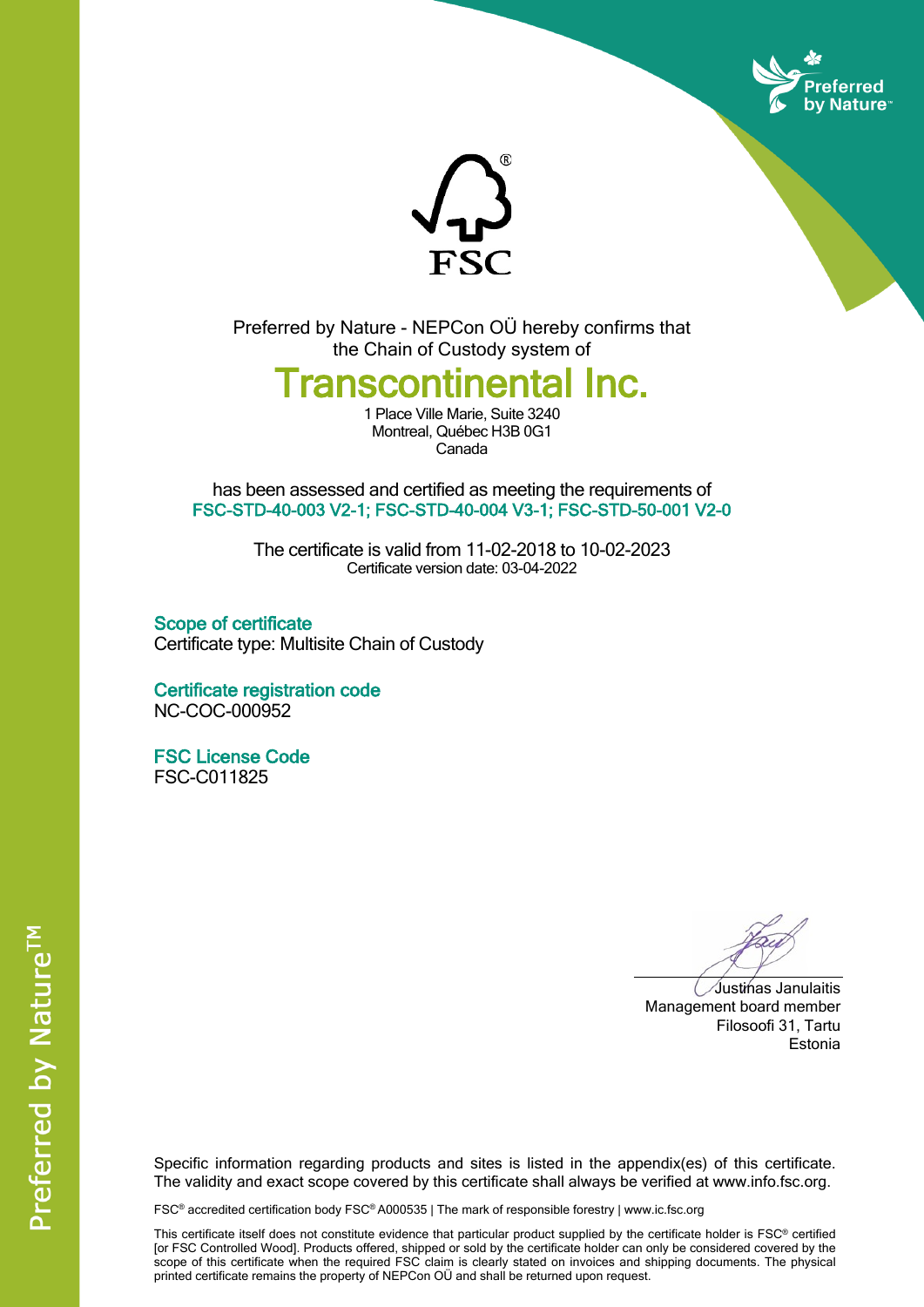

## **Annex A: Scope of Transcontinental Inc. FSC® Chain of Custody Certificate NC-COC-000952**

**(The list below shows products handled by the network of Participating Sites)**

| <b>Product Type</b>   Trade Name |                         | <b>Output FSC Claims</b> |  |
|----------------------------------|-------------------------|--------------------------|--|
| P8                               | <b>Printed Material</b> | FSC Mix; FSC Recycled    |  |

This certificate itself does not constitute evidence that particular product supplied by the certificate holder is FSC® certified [or FSC Controlled Wood]. Products offered, shipped or sold by the certificate holder can only be considered covered by the scope of this certificate when the required FSC claim is clearly stated on invoices and shipping documents. The physical printed certificate remains the property of NEPCon OÜ and shall be returned upon request.